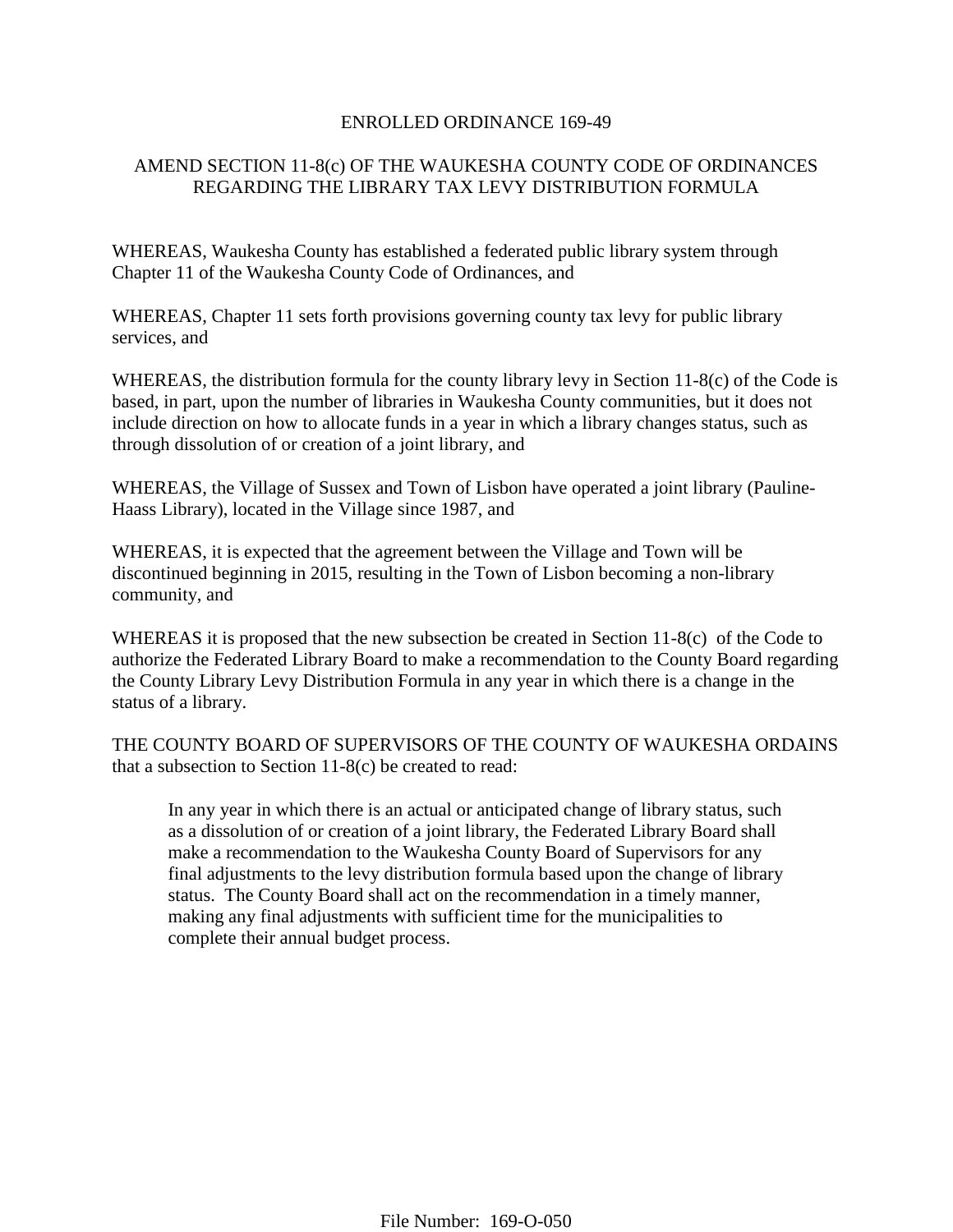## AMEND SECTION 11-8(c) OF THE WAUKESHA COUNTY CODE OF ORDINANCES REGARDING THE LIBRARY TAX LEVY DISTRIBUTION FORMULA

Presented by: **Executive Committee** 

Paul L. Decker, Chair

O. Dernud

Jámes A. Heinrich

David W. Swan

Peter M. Wolff

Gilbert W. Yerke

zur David D. Zimmermann

The foregoing legislation adopted by the County Board of Supervisors of Waukesha County, Wisconsin, was presented to the County Executive on:

Date: Kathleen Novack, County Clerk

The foregoing legislation adopted by the County Board of Supervisors of Waukesha County, Wisconsin, is hereby:

Approved:  $\bigstar$ Vetoed:

 $8 - 21$ Date:

Daniel P. Vrakas, County Executive

169-O-050